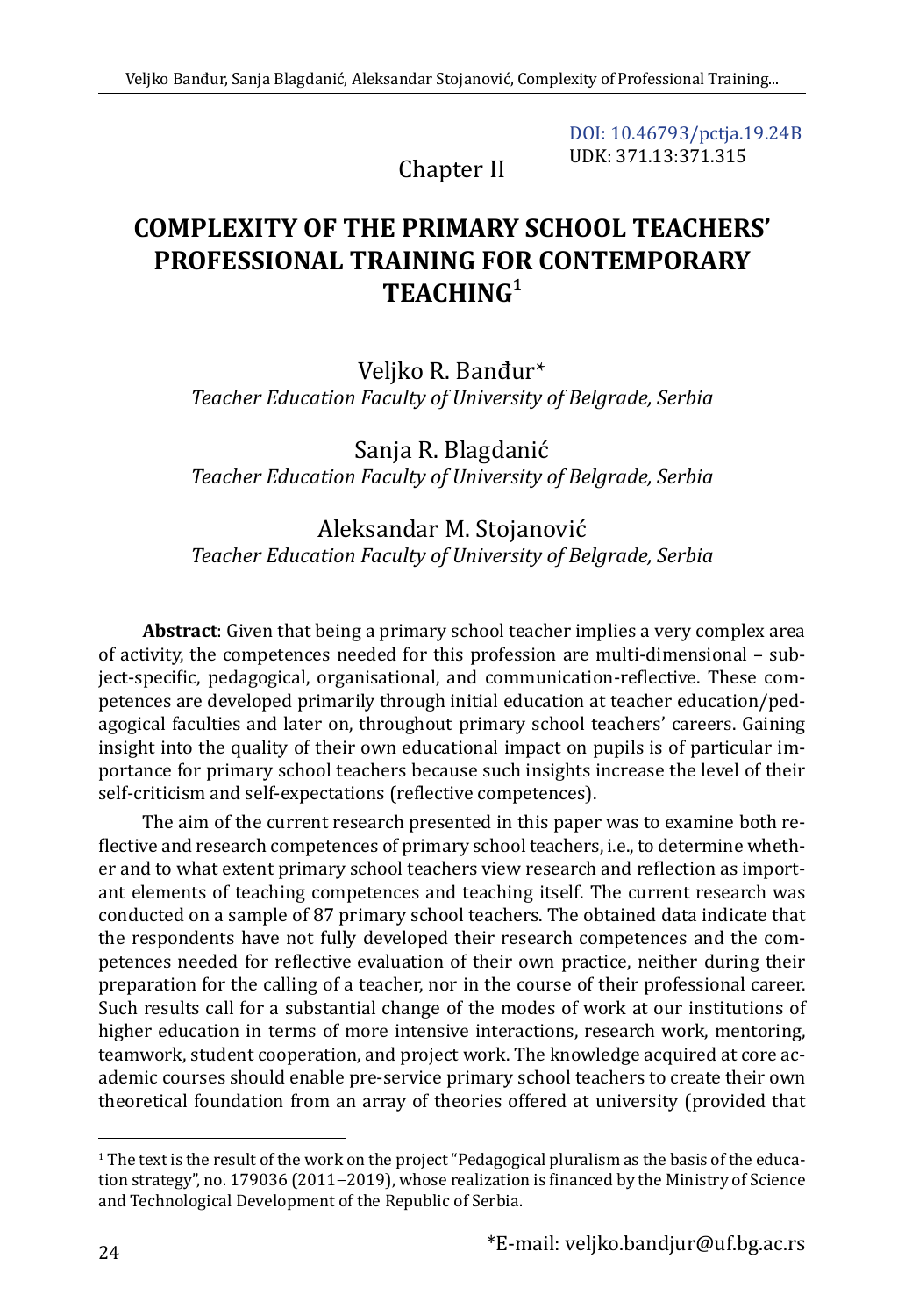their attitude towards knowledge and information is pro-active and critical) and turn scientific findings into practice.

**Keywords**: *primary school teachers' competences, contemporary teaching, constructivist didactics, teacher education.*

#### **Introduction**

The "learning society" is aimed at training young people to solve problems successfully at times marked by uncertainty and unpredictability. The emergence and development of theoretical pluralism, especially the constructivist metatheory and developmental-humanistic orientation in pedagogy, led to a changed concept of man, a different approach to development and education of human potential, in other words, to the consideration of the concept and scope of lifelong learning. The key competence of modern education, expressed in the phrase "lifelong learning competences" is no longer considered as merely caring for professional competences, but also as a desirable level of general culture of all employees, teachers included (Fichten, 2010). Teacher competences are defined in the European Framework of Competences within a wider framework – subject-specific, pedagogical, organisational, and communication-reflective competences (Klaassen, 1994). They include a set of necessary knowledge, skills, and values of all stakeholders in schools. They are determined relative to the goals and outcomes of learning and are meant to provide professional standards of what is considered successful in the pedagogical process (Andevski & Arsenijević, 2012: 31).

A successful educational practice in contemporary schools requires committed and entrepreneurial, reflective teachers – practitioners with an in-depth and broad knowledge, skills, and clearly set views and competences, as well as an understanding of the practice they are an integral part of. In order to understand and improve their work at school, teachers must first understand themselves, their own motivations, attitudes, and behaviour and take an active role in constructing their knowledge. The relevant documents, both those created by the European Commission and those created in Serbia, direct teachers towards self-assessment and personal orientation in terms of planning their own professional development in the process of lifelong learning, research approach, problem-solving orientation, monitoring and evaluation of their work (ZUOV, 2011; Jevtić, 2011).

Apart from its other effects, the constructivist-didactic paradigm influenced changes in the concept of tertiary-level didactics and methodology, even more so as there were numerous reasons indicating the need for a better quality of the pre-service primary school teachers' education and a broader spectrum of their competences (Gojkov, Stojanović, 2015). Teacher competences are multi-dimensional because they refer to a broader field and a complex area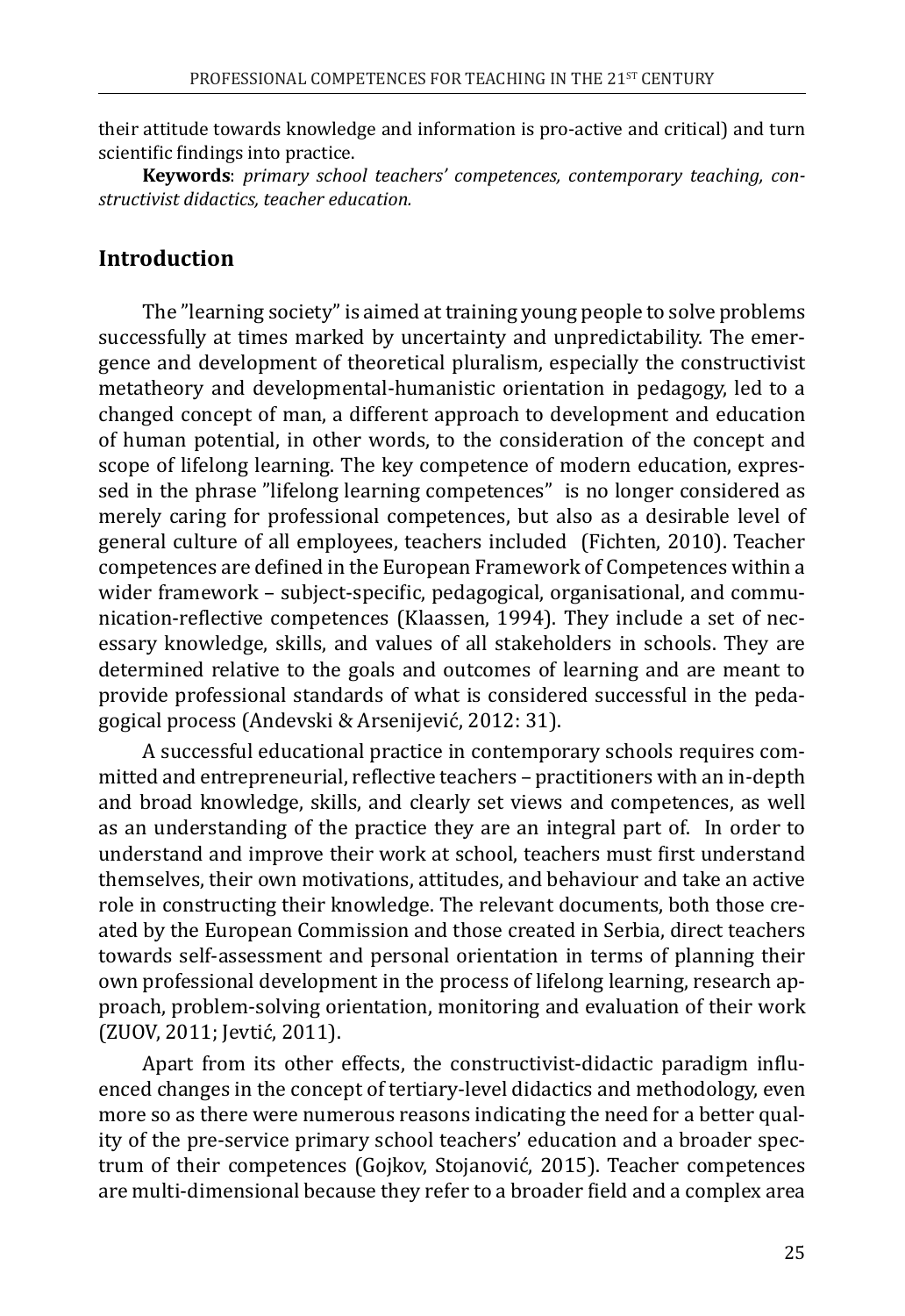(Radović & Maričić, 2013). The basic dimensions of these competences relate to pedagogical and professional aspects that are unified, allowing primary school teachers to respond to the demands of the contemporary trends in education and teaching. The communicative competence is a predominating one in the pedagogical aspect, with a clearly expressed content and relational competence (Spitzberg & Cupach, 1984). The pedagogical dimension of the primary school teachers' competences becomes clearer only in the light of interaction in the learning process, which implies a two-way communication and dialogue, intensive interaction, and cooperation. Mastering the profession, scientific disciplines, and pedagogical methodology is the necessary prerequisite of the primary school teachers' competences, but it is not the only one. Human qualities, knowledge, abilities and skills related to processes and interpersonal relationships in teaching and education are also crucial. Good quality processes and relationships in teaching help pupils to grow into creative and accomplished people, while giving teachers an opportunity to be authentic and integrated personalities who, through joint work, teaching and other activities, stimulate and prepare pupils for creative work that will help them enrich not only their knowledge, but also their overall personality, giving learning and life a higher meaning (Spitzberg & Cupach, op.cit.).

In addition to the well-known factors of a successful communication (motivation, praise, rewards...), the personality of a primary school teacher is a factor which encourages pupils to be creative and to realise their full potential, it alleviates anxiety and creates a motivating and intellectual atmosphere in the classroom (Gojkov, 2006). Primary school teachers must be profesionally qualified and moral persons who will by means of personal example and their competences influence the moral development of their pupils. The repertoire of teachers' social competences also includes interpersonal skills (positive attitude towards others, empathy, participation, social skills, offering support), socially responsible behaviour (observing rules, awareness of the effects of one's own behaviour on other people), social independence, behaviour control (frustration tolerance, compromising in conflict situations), social cooperation, assertive social skills (initiating communication, undertaking leadership in activities) (Jevtić, 2011). Many authors single out empathy as the key factor of the pedagogical dimension of the primary school teachers' competence (Goleman, 1997). Nowadays, even the educational style is explained by the ways of intelectual and emotional communication, or as an *interaction of didactic and educational competences* by which teachers create a social-emotional climate in the classroom (Kostović, 2005). Using Allport's terminology for behavioural styles, the "adaptive aspect" of the educational style (what a teacher does) is manifested by means of *didactic competences* (managing, organisation of activities, communication, and affective atmosphere), whereas the "expressive aspect" (how a teacher does something) is manifested by means of *educational*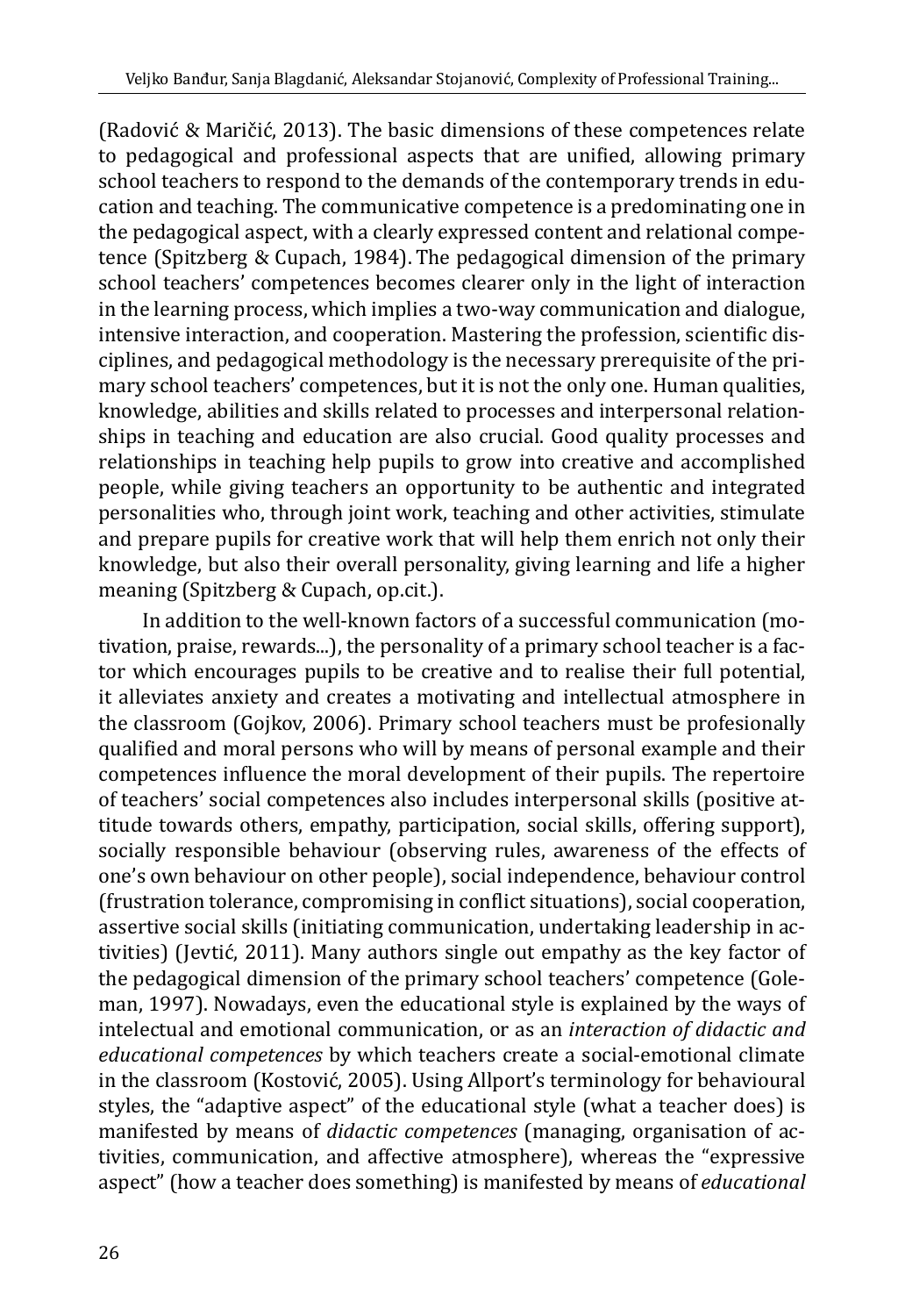*competences*: authoritarian or democratic (managerial style), direct or indirect (communication style), normative or problem-solving oriented (teaching style), positive or negative emotional tone (affective style) (Kostović, 2005). The intercultural competence of primary school teachers is manifested in specific emotional and cognitive abilities – flexible behaviour and communication, empathy and motivation for adaptation, and acceptance of different points of view (Hrvatić, 2007).

The question of the contribution of research learning to pre-service primary school teachers' competences in the course of their university studies entails an examination of the relationship between the research-oriented teaching and learning and the systematic, disciplined learning oriented towards the acquisition of knowledge that university studies should also support. The didactic concept of research learning in higher education, aimed at combining students' research activities with university lectures, was developed at German and European universities and it was based on Humbolt's idea that research learning results in valuable and fruitful communication and critical thinking, while the transfer of new scientific findings adds quality to university lectures (Huber, 1998). The combination of students' research activities and lectures, science and learning, and the concept arising from it – scientific learning – can be explained by this idea. The postulate "education through science" implies that the basis of the transferred knowledge that students should acquire does not constitute education in science, but that an educational moment is manifested in scientific features, supported by search and discovery, problematisation and wonder (Huber, 2003).

The conceptions of reflective education of teachers (Dick, 1994), in which reflection and professional practice research are integrated in academic education, are based on the following requirements: (1) The education of the pre-service primary school teachers should allow them to identify and articulate their goals, to choose acceptable means of reaching these goals and to comprehend the contextual criteria in teaching. Pedagocial action implies that there is more than one correct course of action. Primary school teachers' professional activities and research demonstrate mutually corresponding structures, based on which the competences for the later professional work may be formed through "didactic formation of learning" (Wildt, 2005). (2) The quality and efficiency of teachers' education depend, among other things, on ''the balance struck between professional practice and science" (Fried, 1998). Therefore, teachers' education should mediate theory and practice, and spur the integration of scientific knowledge and practice. Transferred theoretical knowledge should result in action where knowledge, serving as a guide in practice, is formed during reflection on the previous experience (Fichten, 2010). (3) Professional discussions have resulted in a teacher being seen as a professional, the one who builds a research-oriented attitude throughout his/her studies, and who generalises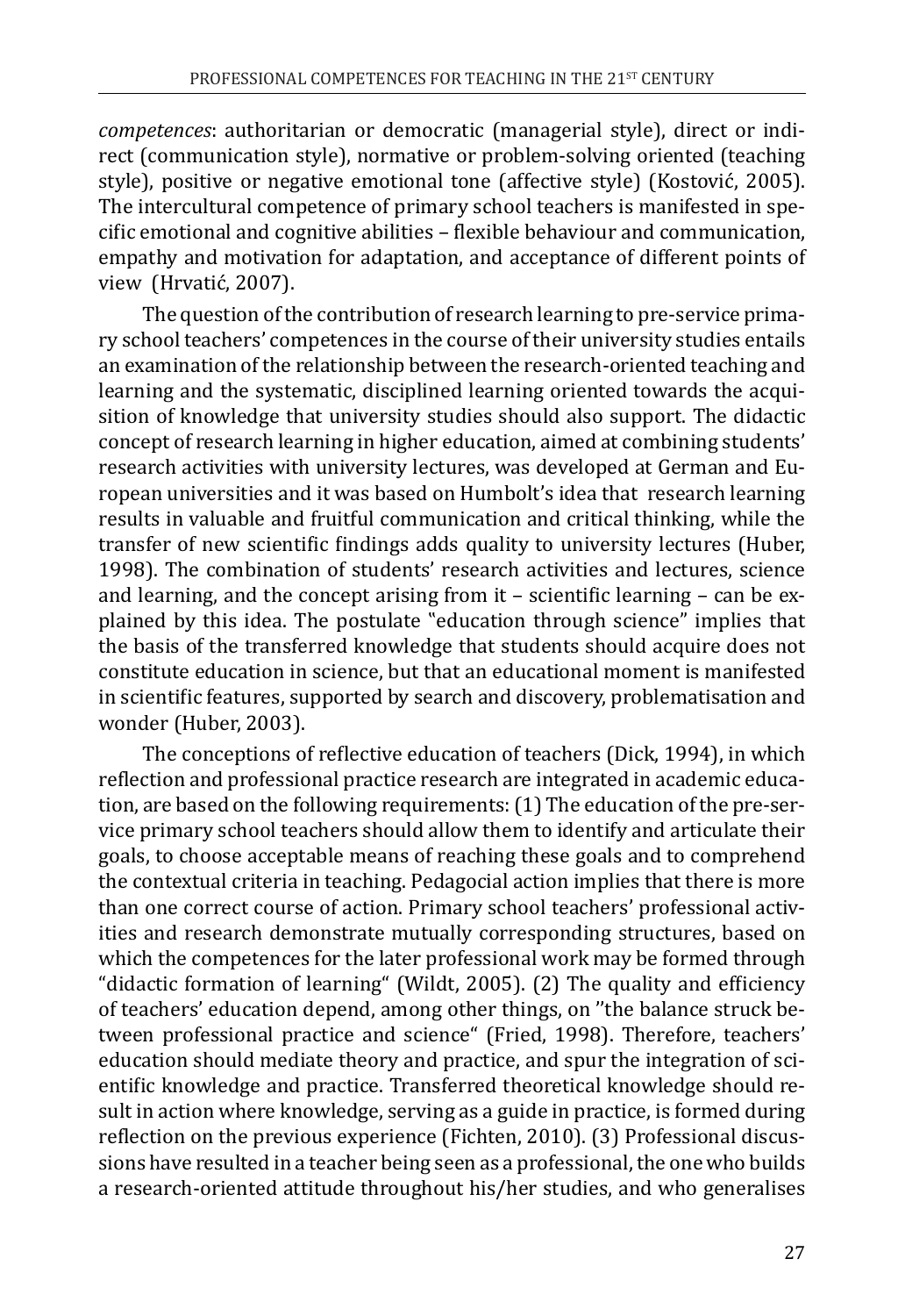knowledge through practice (Schneider & Wildt, 2003). Reflective competence is an important aspect of this interpretation of professionalism (Dirks, 2002; Feindt & Meyer, 2000b; Horstkemper, 2003; in: Fichten, 2010). Students should learn to view teaching as an experiment and an act of research.

Learning through research is therefore a contemporary concept which aids the formation of a research-focused attitude and improves it, while also including reflection, a necessity in overcoming schooling and teaching reality and enabling further professional advancement. Reflection must be scientifically based if it is to be self-critical (Zutavern, 2001; in: Ficthen, 2010). The consideration of the research-based approach during one's studies fits in with contemporary discourse on teacher competence, which views primary school teachers as reflective practitioners. The competences of a present-day, efficient primary school teacher require a professional who conducts research, rather than a professional technican (Ficthen, 2010).

# **Methodology**

The reflective and research abilities of primary school teachers were the *topics* of the research. The *research goal* was to establish how capable teachers are for reflection with regard to their practice. The starting point was to determine the representation of learning through research in the education of the pre-service primary school teachers, given that it is an innovative approach to higher education learning which greatly influences the development of professional competences.

With that in mind, the *research tasks* focused on the following questions: how important for teachers is the role of research and reflection in the complex teacher competences and their own practice? In the wider research, the results of which are presented in this paper, the current researchers observed how much the competences required for reflection on one's own practice are developed during teacher education (reflective competence, the competence for teamwork, problem solving, research-methodological competence, advice-giving competence and interpretation competence).

*The key hypothesis* was that teachers do not consider reflection to be a key competence vital to their practice. *The narrow assumptions* were that during their studies, they do not acquire enough knowledge in a way which would develop reflection, ensure critical thinking and the need to reflect on one's own practice, as well as that higher education institutions devote little time to learning through research, where special attention should be given to critical thinking.

The research was *exploratory* in nature, using a *systematic non-experimental observation method.* A *questionnaire* was used, designed for the research,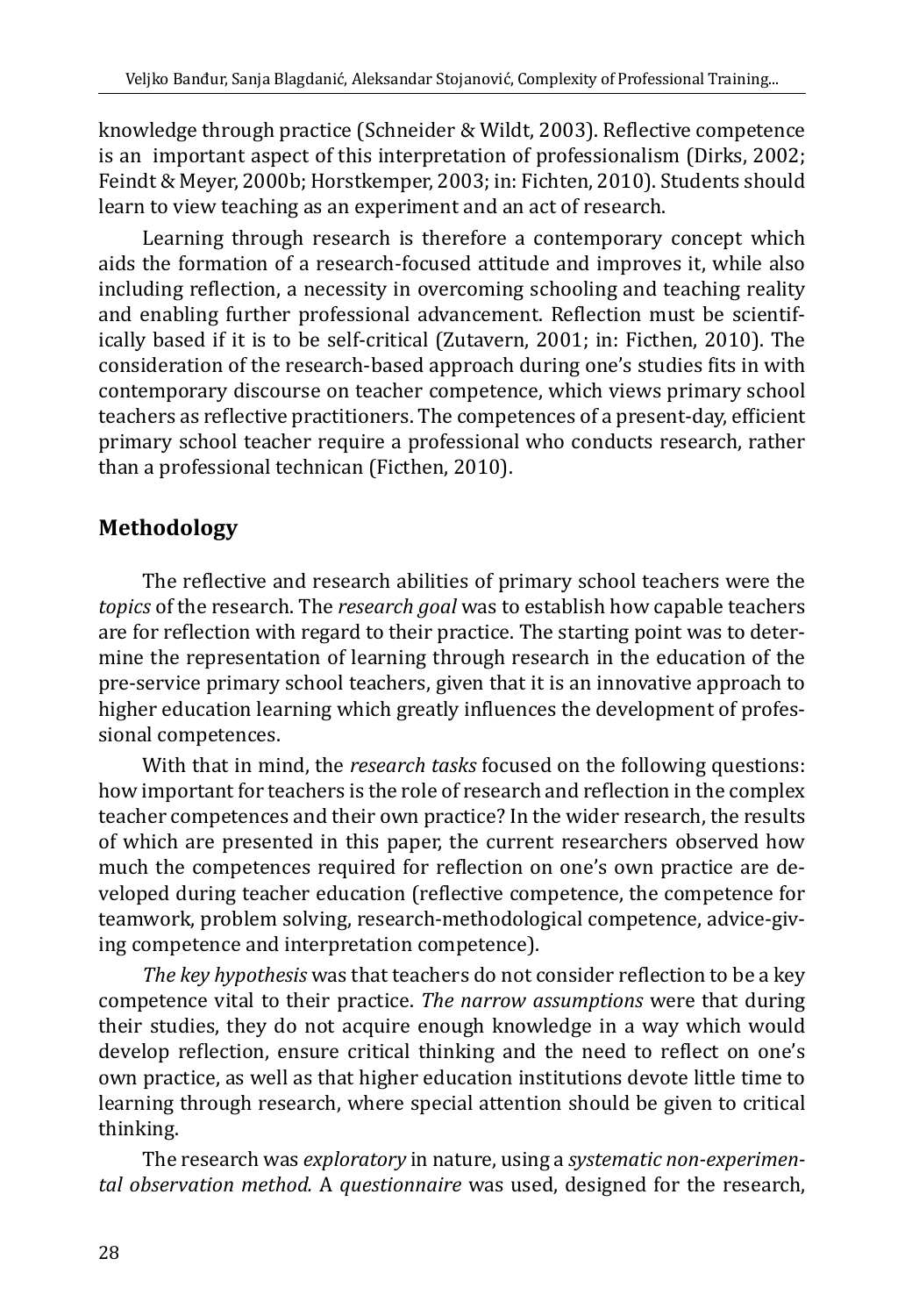which aimed to gauge the following: teachers' opinions on the importance of theoretical approaches for their practice; their opinion on theory as support and an opportunity for critical thinking about their own practice; in what ways teachers acquire methodological knowledge and what importance they give to it compared to other competences, especially in regard to the improvement of their own work. The intent of the researchers was to gain insight into the use of critical thinking as a way of acquiring knowledge during university studies, as an act of learning included in explorative tasks and methodological actions during the learning process.

*The sample* comprised 87 primary school teachers who graduated from a teacher education/pedagogical faculty. Out of this number, 43.6% were teachers with 10 to 20 years of work experience, representing the largest group in the sample. Experimental checks were not conducted, and statistical analyses were conducted using the SPSS stastistical package: descriptive analyses, linear regression analyses, the stepwise method, non-linear and linear canonical correlation analyses, factor analysis conducted using the categorical principal components analysis method, hierarchical clustering and between-groups linkage. This paper will present the findings of the descriptive and cluster analyses. The research was conducted in 2016.

# **Results and Discussion**

### *Teachers' Opinions on Research Competence and Researching One's Own Practice*

Based on the answers provided, it is clear that a majority of the teachers (67.7%) sees *organising educational activities, knowledge transfer and monitoring children's development* as the most important competence in their profession, followed by: *creativity, coping, flexibility* (59.4%); *professional development* 44.6%), *all competences* (38.8%); *attitude towards educational goals*  (35.7%). *Research competence* is considered important by a mere 27.2% of respondents. Although this points to a lack of recognition of the importance of teachers' research competence, it is encouraging to note that nearly four-fifths of respondents (78.2%) feel the need to acquire more knowledge regarding the methodology of pedogogical research.

The opinion of respondents regarding conducting research independently in their own practice is distributed in the following way: *good idea* (32.4%); *this is for younger colleagues* (21.3%); *not possible – too busy* (18.1%); *not possible – too many pupils in groups* (14.6%); *yes, with an expert aid* (10.5%); *I attend seminars and read professional journals, which is enough* (9.7%); *I do research when working with children* (8.8%); *there were no opportunities for research*  (6.5%); *work through self-evaluation* (6.1%). The data shows that the largest group of respondents (32.4%) considers independent research to be *a good*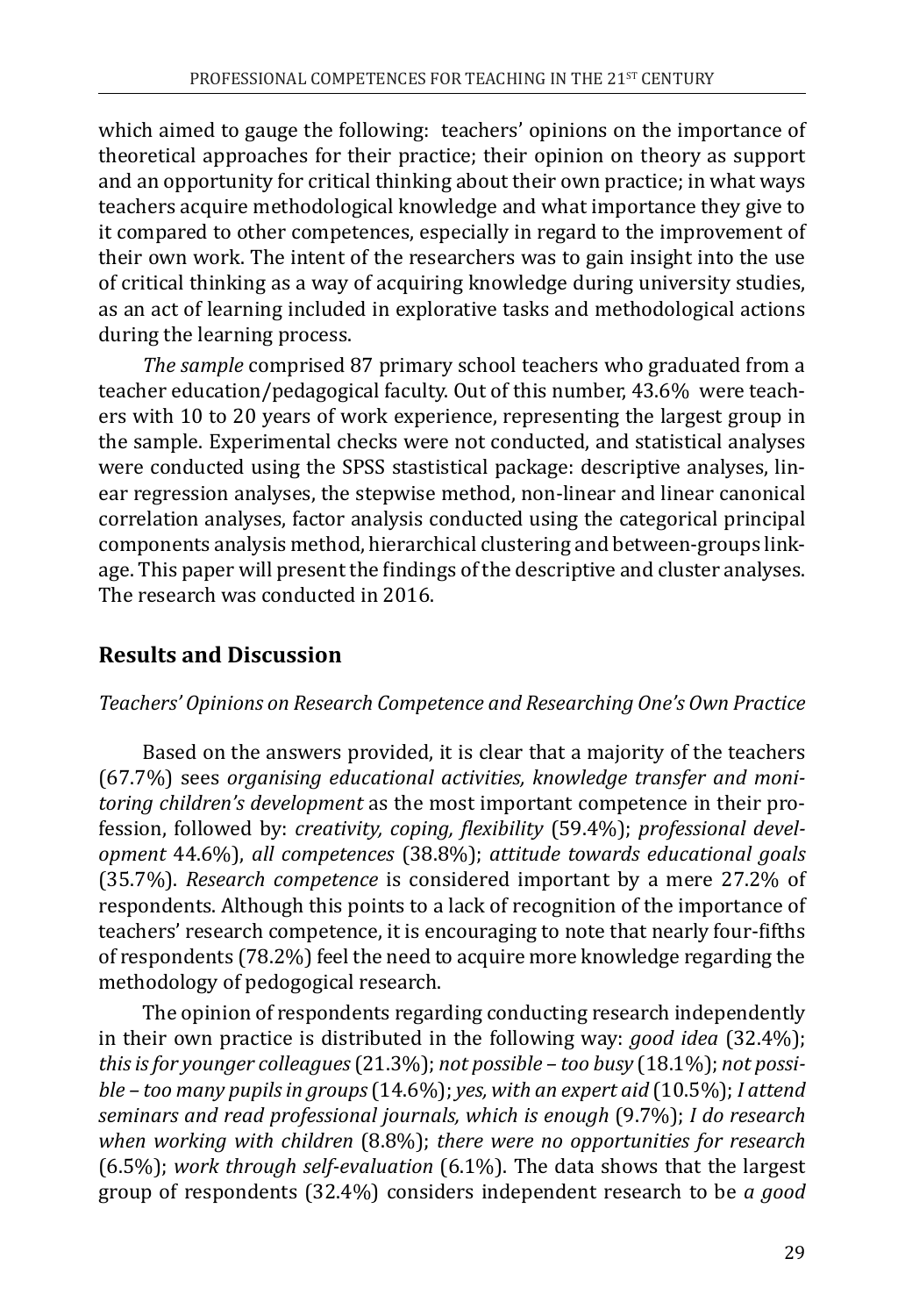*idea.* The analysis of the inclusion of respondents in research demonstrates that a majority (54.6%) has not been involved in any research up to now. Given this, it is not surprising that teachers do not use in-class research for reflecting on their own practice. In other words, they evaluate their work using one of the folowing criteria: *feedback on pupils' further education, self-evaluation, information provided by parents and childrens' success, analysis based on principles and curricular tasks, competition results, pupils' plays, experimental activities, or evaluation from others (associates, or external evaluation).* 

The data show beyond doubt that respondents do not recognize the importance of knowledge of pedagogical methodology, but that they are somewhat aware of the importance of developing research competences, even though these are not on their priority list. They believe that their practice leads to the development of teachers' competences. However, this practice clearly lacks methodological activities, leading to the conclusion that their practice is not oriented towards them. Only a small percentage of teachers have experience with research, they believe that they have inadequate conditions for conducting research, and that they did not have opportunities for research.

### *Primary School Teachers' Opinions on the Importance of Reflective Competence*

To test the primary hypothesis, a hierarchical cluster analysis of all variables was conducted using the between-group linkage. As a unit of distance between clusters, a quadric sum of Euclidian distance was used. The analysis was conducted in 67 stages. For example, in the first stage, the variables of the *subject-specific competence* and *communication skills* were joined into one cluster<sup>2</sup>. Furthermore, the category of the most important teachers' competences

 $2$  List of cluster analsysis variables: 1. Years of work experience in education.

*Importance of pedagogical theoretical approaches for formation of pedagogical views:* 2.Pedagogical theoretical approaches are important for practice; 3. Pedagogical theoretical approaches are important, but experience is more important; 4. Pedagogical theoretical approaches are an imporant segment of knowledge acquisition; 5. Pedagogical theortical approaches are not important, practice is what matters.

*How much does pedagogical practice prepare you for work:* 6. Pedagogical practice does not prepare you for work; 7. Pedagogical practice should last longer; 8.A good mentor is important, 9.Practice does prepare one for work; 10. Practice helps in gaining experience; 11.Practice helps in forming one's personal pedagogical views; 12.Practice enables the formation of a life-long attitude towards children; 13.Practice is important for the application of theoretical knowledge; 14. The practice is too short to enable full preparedness for work; 15.Students do not take practice seriously; 16. The number of students interested in practice is low; 17.The value of practice is finding meaning in theory; 18.Practice does not prerpare one fully, because students do not work alone; 19.The value of theory or practice in training employees in education 20. The evaluation of the representation of research tasks during studies; 21. The evaluation of the opportunities for the development of research concepts during studies.

*The need to provide students with more opportunities to acquire knowledge of the methodology of pedagogical research:* 22. Good idea; 23. Future teachers should have more opportunities to acquire methodological knowledge through research; 24. Extremely useful for developing a critical stance towards work; 25. Unnecessary; 26. More knowledge on the methodology of pedagogical research is needed; 27. Ideas are reconsidered.

*Methods used for acquiring knowledge of the methodology of pedagogical research during their undergraduate*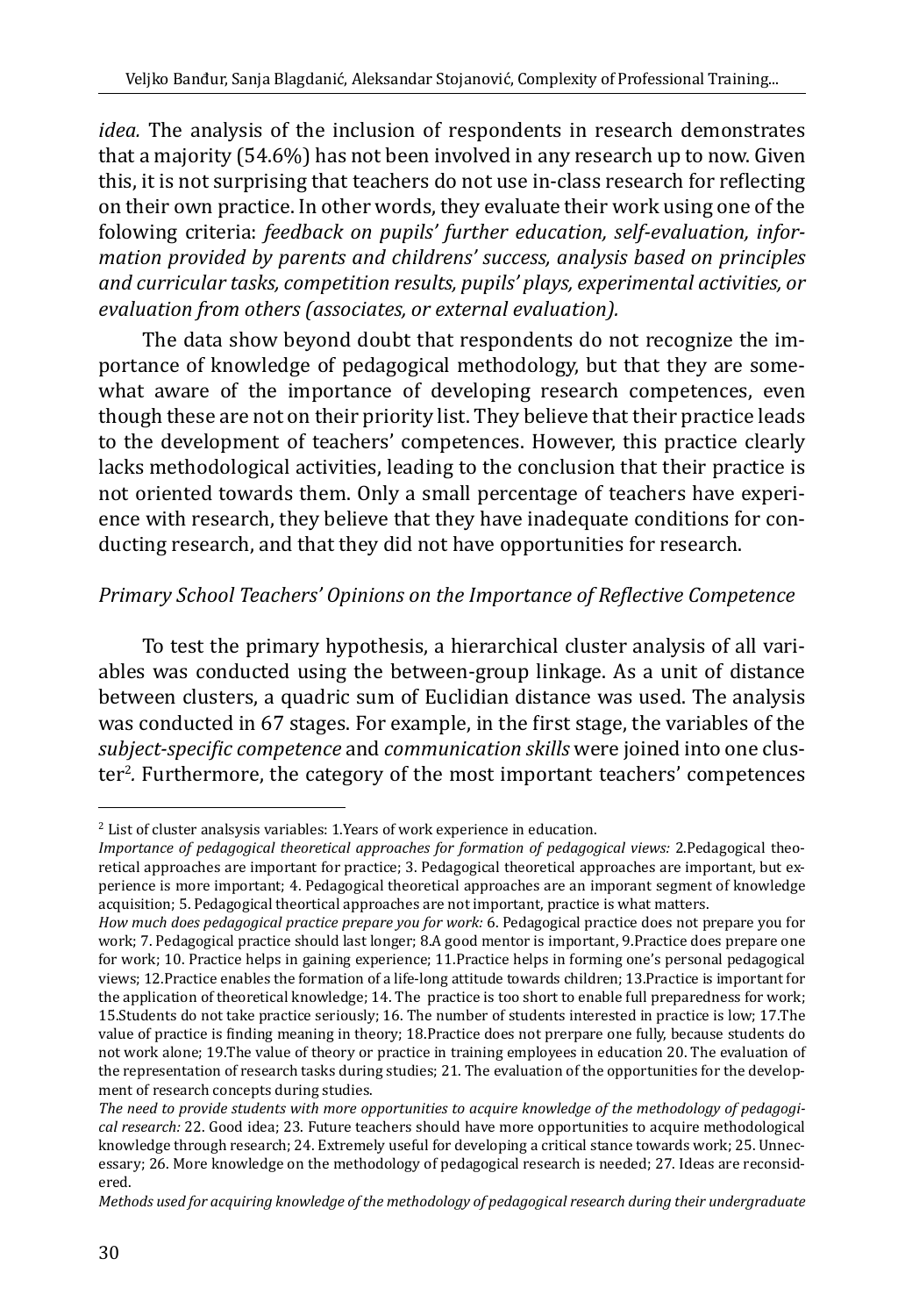does not include those which would encompass reflective competence, which confirms the hypothesis on an inadequate methodological competence of practitioners, as well as that reflection is not considered to be a part of practice. Our observation of the remaining clusters only further confirms this.



#### *Distance between clusters rescaled*

*Figure 1: Dendrogram*

*studies:* 28. Participation in professors' research with minimal accountability or activity, 29. Active inclusion in school projects with a partial responsibility, 30. Doing independent research with consultations with teachers; 31. The methods used to acquire the knowledge of the methodology of pedagogical research are important for one's practice.

*Competences developed through pedagogical practice while in training: 32.* Acquisition of subject-specific competences; 33.Acquisition of communication skills; 34. Organisational and pedagogical-didactic competences; 35. A different view on self development.

*The most important competences of a primary school teacher:* 36. All competences; 37. Creativity, resourcefullness, flexibility; 38. Leading activities, knowledge transfer, tracking children's development; 39. Professional development; 40. Attitudes towards educational goals, 41.Research.

*Ways in which pedagogical practice improves teachers' competences:* 42. Longer practice, more inclusion in educational activities; 43. Self-evaluation; 44. Observation of a teacher's work; 45. Monitoring children's development; 46. Comparing theory and practice; 47. Students motivated by more experienced and highly-motivated primary school teachers during professional training; 48. Better selection of students; 49. Researching competences on one's own; 50. Better organisation.

*Opinions on independently conducted research:* 51. It is meant for younger colleagues; 52. Good idea; 53. Not possible due to oversized groups; 54. Conducted through self-evaluation at school; 55. Good, with an expert aid; 56. Not possible – too busy; 57. There were no opportunities for doing research; 58. I attend seminars and read professional journals; 59. Every researcher researches when working with children; 60. Included in research since the start of practice.

*Methods of evaluating one's own work:* 61. Analysis based on teaching principles and curricular objectives; 62. Information provided by parents and childrens's success; 63. Self-evaluation; 64. Others evaluate me, 64. Questionnaire for parents; 66. Feedback on pupils' further education; 67. Through competitions, plays, experimental activities; 68. University/college degree.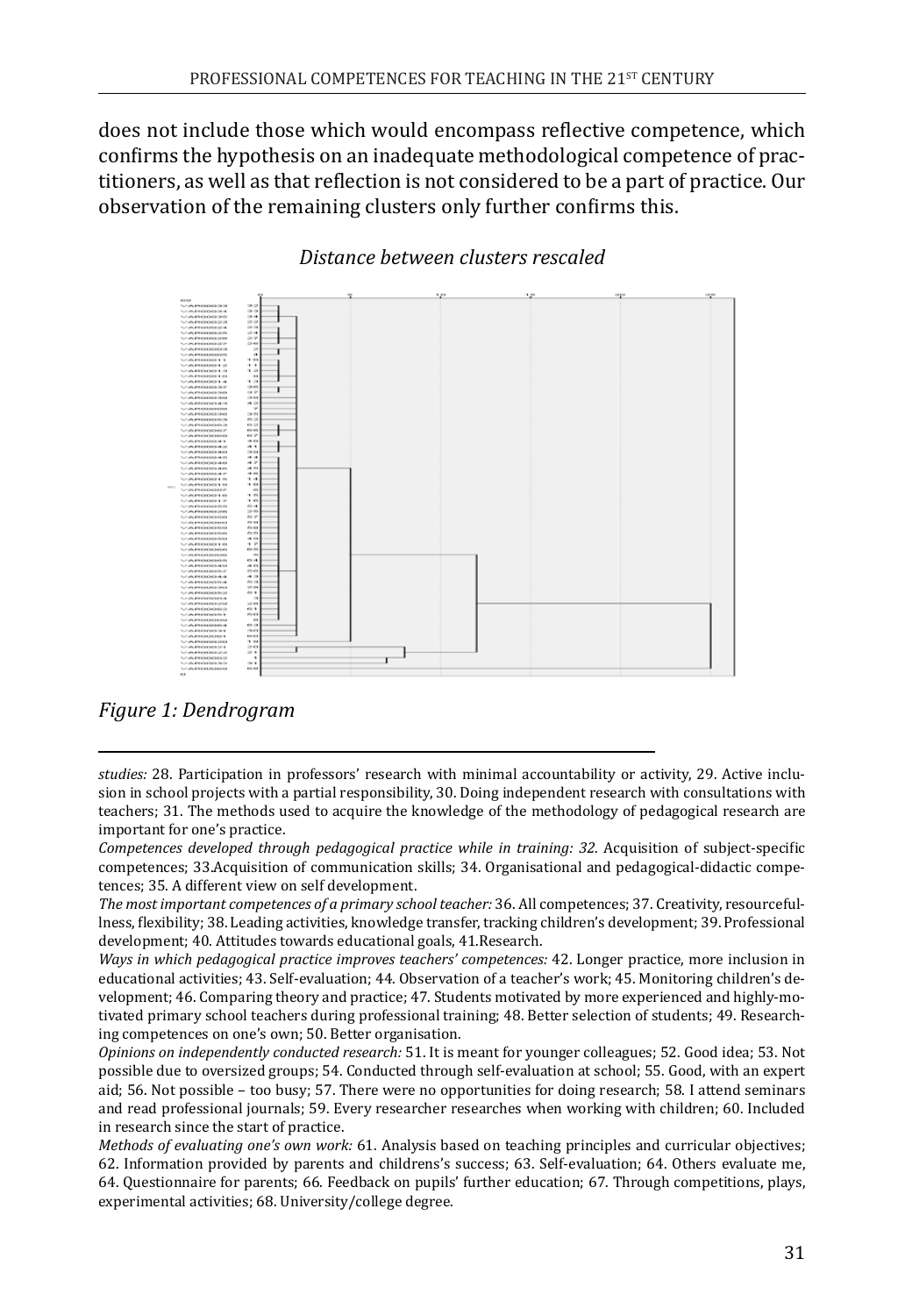The findings indicate that teachers who participated in the research do not attribute special importance to reflection, which confirms the key hypothesis. Another possible interpretation is that reflection is not taken into account enough when evaluating the quality of work. Furthermore, the findings give room for speculations about the extent of developing the pre-service teachers' competences that should enable them to reflect on their own work (reflexivity, team work competence, problem-solving competence, research-methodological competence). The research results also question the level of efficacy of tertiary education didactics in overcoming the dominant receptive forms of teaching and learning, as well as the level of the pre-service teachers' preparedness through research learning for using theoretical knowledge in analysing and creating their future professional environment as reflective practitioners. According to the results, the methodological-didactic academic courses do not focus enough on the development of the competences related to the reflexivity of the professional knowledge, i.e., the adoption of the research-oriented attitudes as an element of professional work. Given that the respondents rarely learnt through research in the course of their university studies, that they were not included in research projects, nor did they conduct any small-scale research, it is not surprising that they favour experience over other competences. Generally speaking, they acquired methodological knowledge by means of experiential learning. In their opinion, reflecting upon their practice is good for planning everyday work, but it is more useful for younger colleagues and the colleagues who have more time available, who work with smaller groups, and so on. The conclusion is that the primary school teachers who participated in this research are not fully trained to be able to reflect on their work, and they had few opportunities to use research learning in the course of their studies. They believe that learning through research should be included in the compulsory course content and that research should be a necessary element of complex competences.

Critical learning, as a part of the European Qualifications Framework, should be given more space and attention in the current system of university training of pre-service primary school teachers. It seems that university courses organised in line with Bologna process should focus more on the concept of competences in terms of taking into account not only the knowledge, but also the complex abilities that students expect to develop and the work market requires, but that cannot be developed solely through training. This observation is not a new one, as Humbolt's tradition of university studies implies competence-oriented learning that requires, apart from professional training, the development of intellectual and methodological abilities. The only novelty is the term "competence" which calls for a more intense didactical approach to academic learning.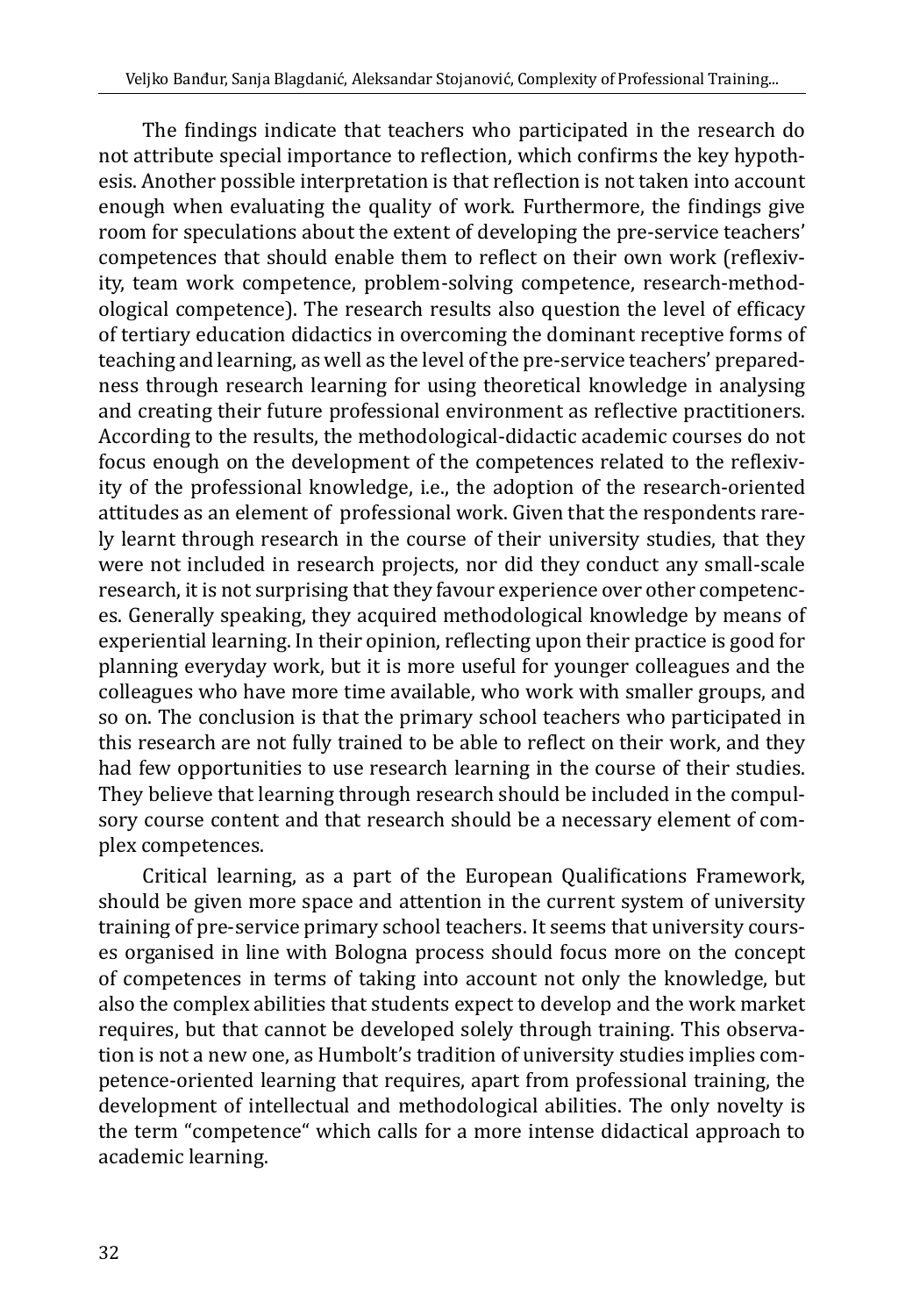According to the research findings, primary school teachers are not fully-developed reflective practitioners and they generally hold that university studies should provide them with practical skills which they can apply later on in their career. University courses should be more oriented towards science because it is focused on competences that students develop by doing research and analysing the findings. If education is to be a significant factor in the development of the society, students as its main actors are expected to possess the competences related to critical thinking, original ideas, ability to make decisions based on incomplete or limited information. Therefore, primary school teachers must possess scientific competence which, apart from abilities and methods needed for pedagogical research, requires the ability to conduct a critical analysis, as well as to evaluate and synthesise new and complex ideas and theories. Students, particularly the ones who already work as teachers, should have a wide, detailed, and critical understanding of the latest trends in pedagogy and didactics, they should be included in the research of theoretical concepts and approaches in educational practice, and they should be able to make conclusions and give feedback to educational policy by using their own reasoning and critical understanding.

### **Conclusion**

Professional competences of the pre-service primary school teachers are complex and their development should be approached holistically. These competences encompass different areas of knowledge and skills used in the teachers' work. For this reason, primary school teachers have to develop their competences by researching, testing, evaluating and constantly innovating their own practice. The changes in didactical orientations, trends and models of contemporary teaching require appropriate innovations in the domain of teacher training. Apart from *general education academic courses* related to the teachers' profession, primary teacher training curricula should predominantly contain *pedagogical-psychological* and *methodological* courses, as well as *professional practice* programmes.

Reflective primary school teachers as professionals must be confident of their research skills and be able to conduct small-scale research in order to test and evaluate the efficacy of new ideas in the classroom. Such teachers will not simply adopt didactic models offered in the relevant literature, but will continue searching for answers and then they will decide if the ideas are worth testing in the classroom with necessary adaptations and, eventually, if they should be adopted. In order to do all this, teachers must be familiar with research work and critical thinking strategies. The proactive feature of a reflective teacher is the basis of professional competences that help teachers to realise that problems encountered in their work are a part of a complex process of teaching and learning.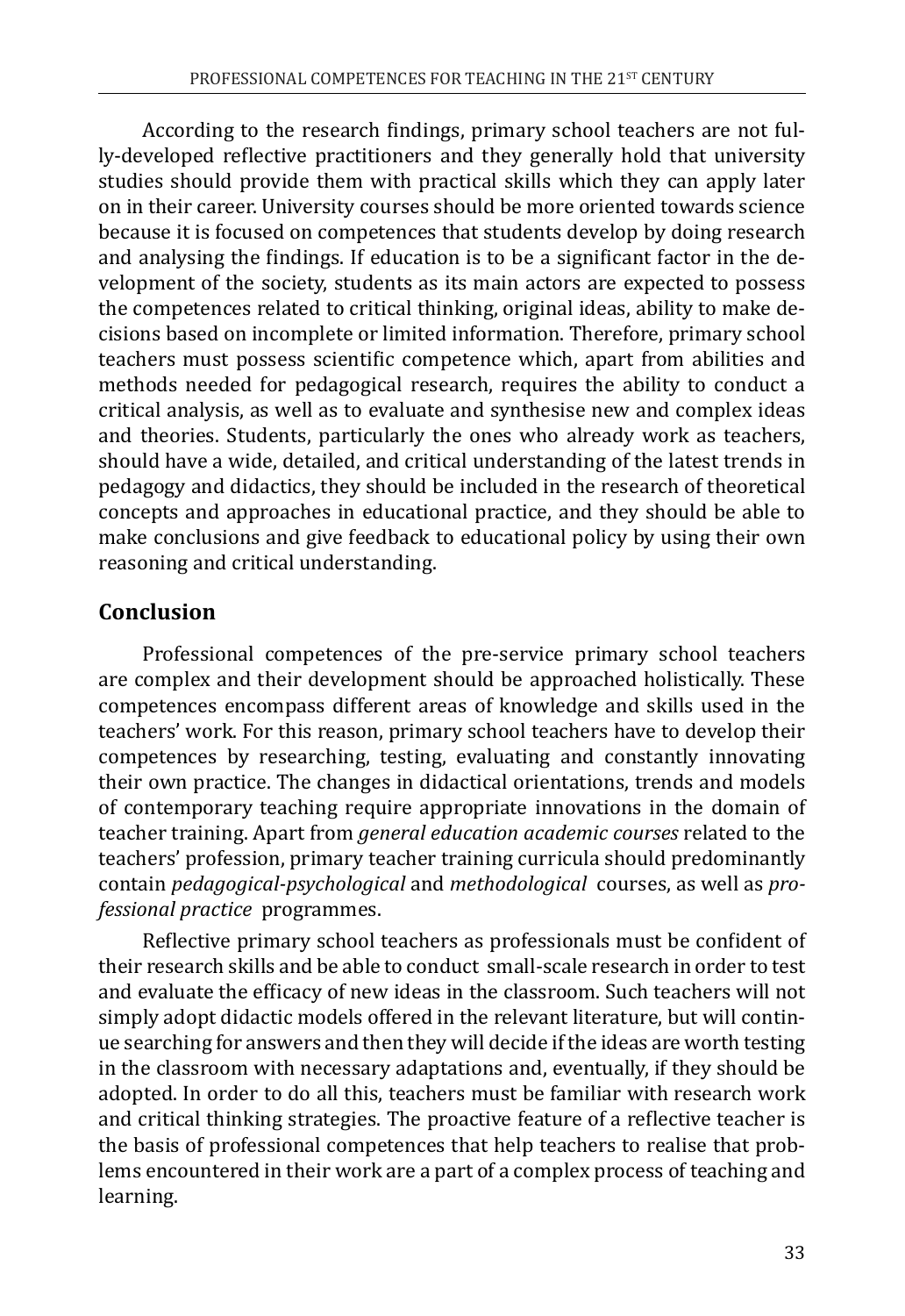Accordingly, higher-education didactics should overcome the dominant receptive forms of teaching and learning. The Committees of the European Union engaged in discussion regarding these issues have reached the conclusion (Terhart, 2000) that it is necessary for teachers to be trained via research learning (Hamburg Committee, Keuffer & Oelkers, 2001) and critical learning to be able to act as reflective practitioners who test theoretical assumptions and adapt them to their own environment.

This surely implies the ability of reflective professional knowledge (the adoption of a research-oriented atitude) as a part of one's professional activities acquired at methodological-didactic academic courses. Research learning should therefore be incorporated in the compulsory curricula, becoming a necessary element of the complex competences required for modern teaching.

Habituating pre-service primary school teachers to think critically and discuss is important because pedagogical action implies that any given situation does not have only one correct course of action, but at least several, which can all be differently theoretically verified. An important reason for using heuristic didactic strategies in higher education teaching is the fact that critical thinking today is considered to be a meta-competence giving meaning and direction to specific competences.

Training pre-service primary school teachers at teacher education/pedagogical faculties implies the development of their meta-competences, so that they may choose appropriate didactic-methodological solutions when working with pupils. It is important for professors – mentors to teach their students to view their classes as experiments and research actions.

The main reason for the use of heuristic-didactic strategies at teacher education faculties is to encourage pre-service primary school teachers to learn through research and discovery, and they will in turn understand the need to influence their future pupils in the same way.

Through discussions, workshops and research papers, pre-service primary school teachers can succesfully be trained in the following: self-responsible learning, systematic, independent and critical work, creative thinking, the practical application of knowledge, innovation, flexibility, controlling change, accepting the plurality of ideas, tolerating independence in a cognitive sense and developing initiative in a conative sense, readiness to take risks, and self-reflection.

The development of teachers' multidimensional competences (pedagogical, social, emotional, cognitive, work-action, etc.) is a prerequisite for an effective contemporary teaching in which pupils will develop the skills of analiytical thinking, knowledge acquisition, problem and conflict solving, teamwork and participation, fast identification and use of information, decision-making, evaluation, reflection, self-initiative, tolerance, and life-long learning.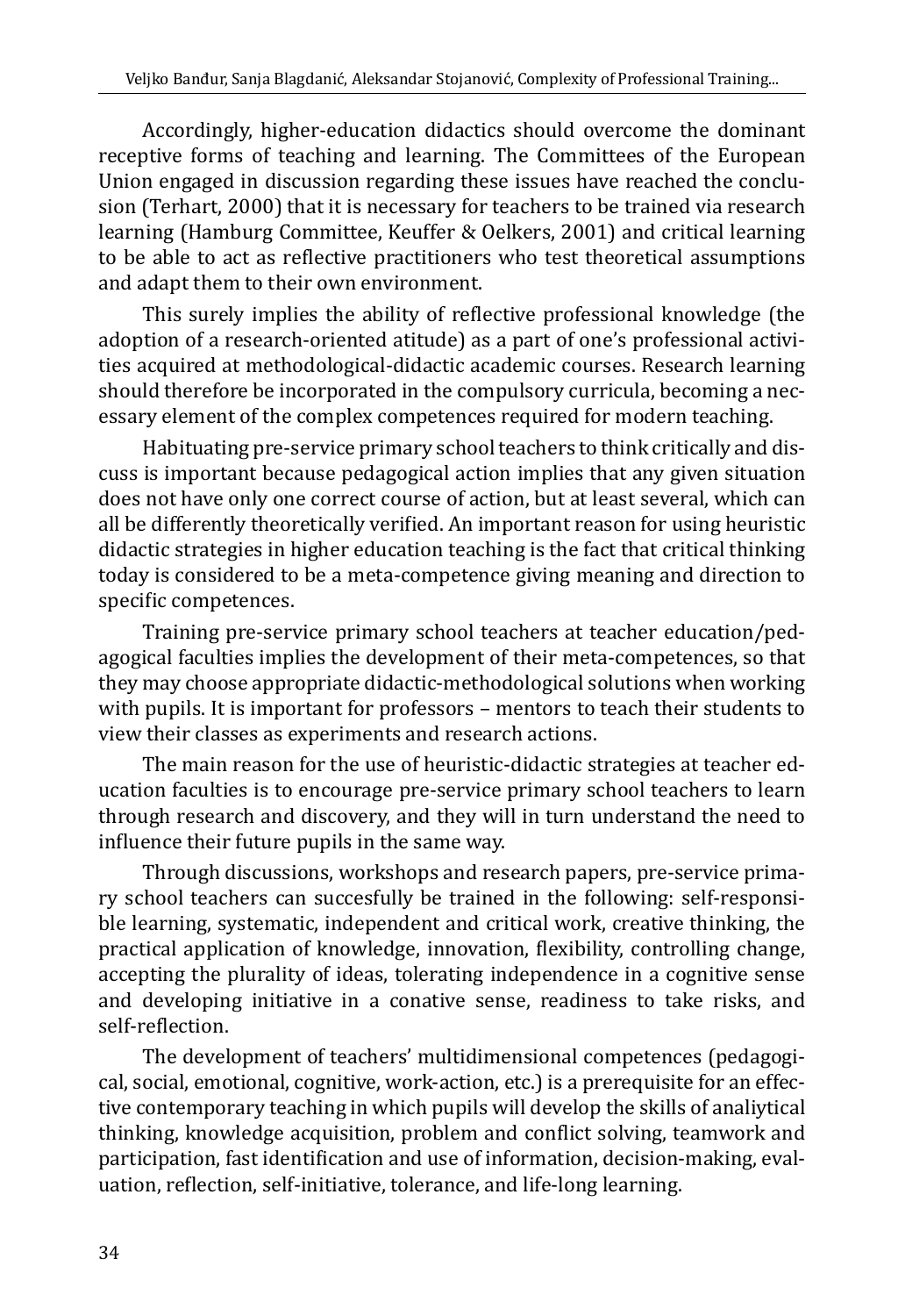#### **References**

Andevski, M. & Arsenijević, J. (2012). Kompetencije zaposlenih u obrazovanju*. Istraživanja u pedagogiji,* Vol. 2, 1/2012, 29−50.

Gojkov, G. (2006). *Didaktika i postmoderna*. Vršac: Viša škola za obrazovanje vaspitača.

Gojkov, G. & Stojanović, A. (2015). *Didaktičke kompetencije i evropski kvalifikacioni okvir*. Beograd: Srpska akademija obrazovanja.

Goleman, D. (1997). *Emocionalna inteligencija*. Zagreb: Mozaik knjiga.

Dick, A. (1994): *Vom unterrichtlichen Wissen zur Praxisrefleksion*, Bad Heilbrunn: Klinghardt.

Fichten, W. (2010). Forschendes Lehrnen in der Lehrerbildung. In U. Eberchardt (Hrsg.), *Neue Impulse in der Hochschuldidaktick*, Wiesbaden, VS Verlag fur Socialwissenschaften-Springer Fachmedien. [https://doi.org/10.1007/978-3-531-92319-2\\_6](https://doi.org/10.1007/978-3-531-92319-2_6)

Fichten, W. & Schmalriede, A. (2007). Evaluation von Schülerkompetenzen, *Pädagogik* 59, 2007, H. 2, 24−29.

Fried, L. (1998). Zwischen Wissenschaftsorientirung und Orientirung an der Berufspraxis − Bilanz der Leherbildungsforschung. *Empirische Pädagogik* 12, 1998, H.1, 49−89.

Hrvatić, N. (2007). *Kurikulum pedagoške izobrazbe učitelja. Kurikulum*. Zagreb: Zavod za pedagogiju, Školska knjiga.

Huber, L. (2003). Forschendes Lernen in Deuschen Hichschulen. Zum Stand der Diskussion. *Obolenski-Meyer* (2003), 15−36.

Huber, L. (1998). Forschendes Lehren und Lernen − eine aktuele Notwendingkeit. *Das Hochschulwesen* 1, 1998. 3−10.

Jevtić, B. (2011). Socijalna kompetentnost nastavnika. *Zbornik 16*, Vršac: Visoka škola strukovnih studija za vaspitače "Mihailo Palov".

Keuffer, J. & Oelkers, J. (2001). *Reform der Lehrerbildung in Hamburg*, Weinheim-Basel, Beltz.

Klaassen, C. A. (1994). Herwaardering van de professionaliteit de pedagogische opdracht. (Revaluation of professionalism and the pedagogical task). Pedagogish Tijdschrift. *Pedagogical Journal*, 19, 439−456.

Kostović, S. (2005). Vaspitni stil nastavnika – višedimenzionalni hipotetički konstrukt. U *Savremene koncepcije, shvatanja i inovativni postupci u vaspitno-obrazovnom i nastavnom radu i mogućnosti primene u savremenoj školi*, zbornik radova. Novi Sad: Savez pedagoških društava Vojvodine, 361–366.

Radović, V. & Maričić, S. (2013). Obrazovanje učitelja u Srbiji – istorijska i komparativna perspektiva. *Inovacije u nastavi*, XXVI, 2013/4, 58−78.

Schneider, R. & Wildt, J. (2003). Das Beruftspraktische Halbjahr in Dortmund: Forschendes lernen in Praxisstudiren einer professionalisierten Lehrerausbildung, *Obolenski-Meyer* (2003), 165−183.